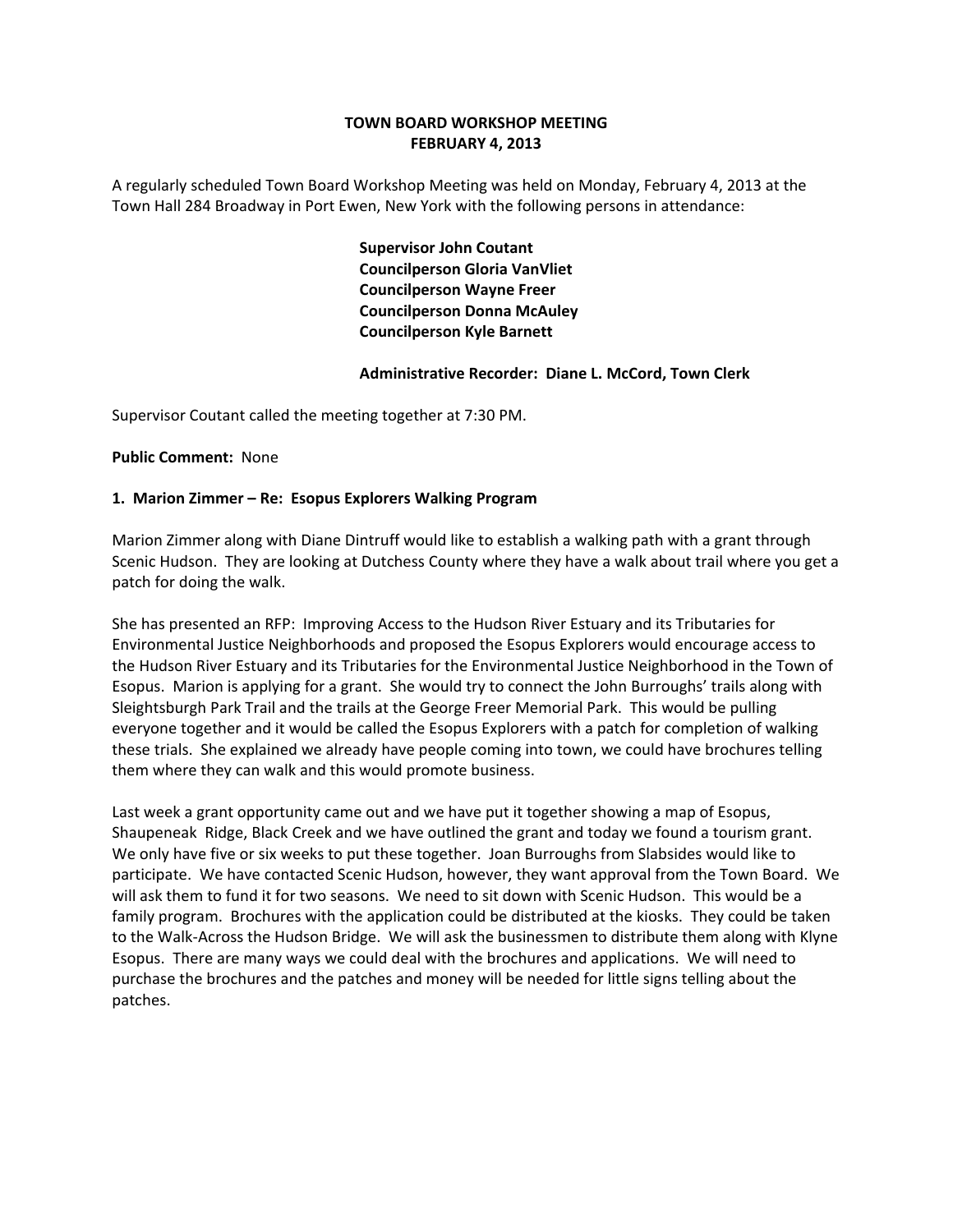Supervisor Coutant asked what we would need to do to get this grant? Marion Zimmer said a letter from the Town Board showing your support would be the first step. Scenic Hudson would like to meet with us. If we do not get a grant and Scenic Hudson does not want to fund this, we may be able to use some of the Water Harvester money? Diane and Marion would write the grant. They would like to set up the meeting with Scenic Hudson, Supervisor Coutant and Councilperson Donna McAuley. The Supervisor will write a letter of support to place with the grant. Other letters of support would be requested from the Ulster County Legislators, Klyne Esopus, Esopus Businessmen's Association and from Joan Burroughs.

Diane Dintruff said the environmental education would include reaching out to those areas and groups to help students go to college meetings on Environmental Justice. The educational component would be phasing in the Hudson River. Doing these educational programs is a goal but first we to apply for the grant.

## **2. Executive Session: Court Bailiff Interviews**

**A Motion to enter into Executive Session to interview candidates for court bailiff positions was made by Supervisor John Coutant and seconded by Councilperson Wayne Freer at 7:45 PM. All Town Board Members voted in favor. Motion Carried.**

**A Motion to adjourn from Executive Session was made by Councilperson Kyle Barnett and seconded by Councilperson Wayne Freer at 8:04 PM. All Town Board Members voted in favor. Motion Carried.**

**3a. Executive Session: Personnel Issue**

A Motion to enter into Executive Session to discuss a personnel issue in the Highway Dept. was made **by Councilperson Gloria VanVliet and seconded by Supervisor John Coutant at 8:04 PM. All Town Board Members voted in favor. Motion Carried.**

**A Motion to adjourn from Executive Session was made by Supervisor John Coutant and seconded by Councilperson Wayne Freer at 8:21 PM. All Town Board Members voted in favor. Motion Carried.**

**3b. Executive Session: Personnel Issue**

**A Motion to enter into Executive Session to discuss a personnel issue in the Maintenance Dept. was made by Councilperson Gloria VanVliet and seconded by Councilperson Donna McAuley at 8:22 PM. All Town Board Members voted in favor. Motion Carried.**

**A Motion to adjourn from Executive Session was made by Councilperson Gloria VanVliet and seconded by Councilperson Kyle Barnett at 8:32 PM. All Town Board Members voted in favor. Motion Carried.**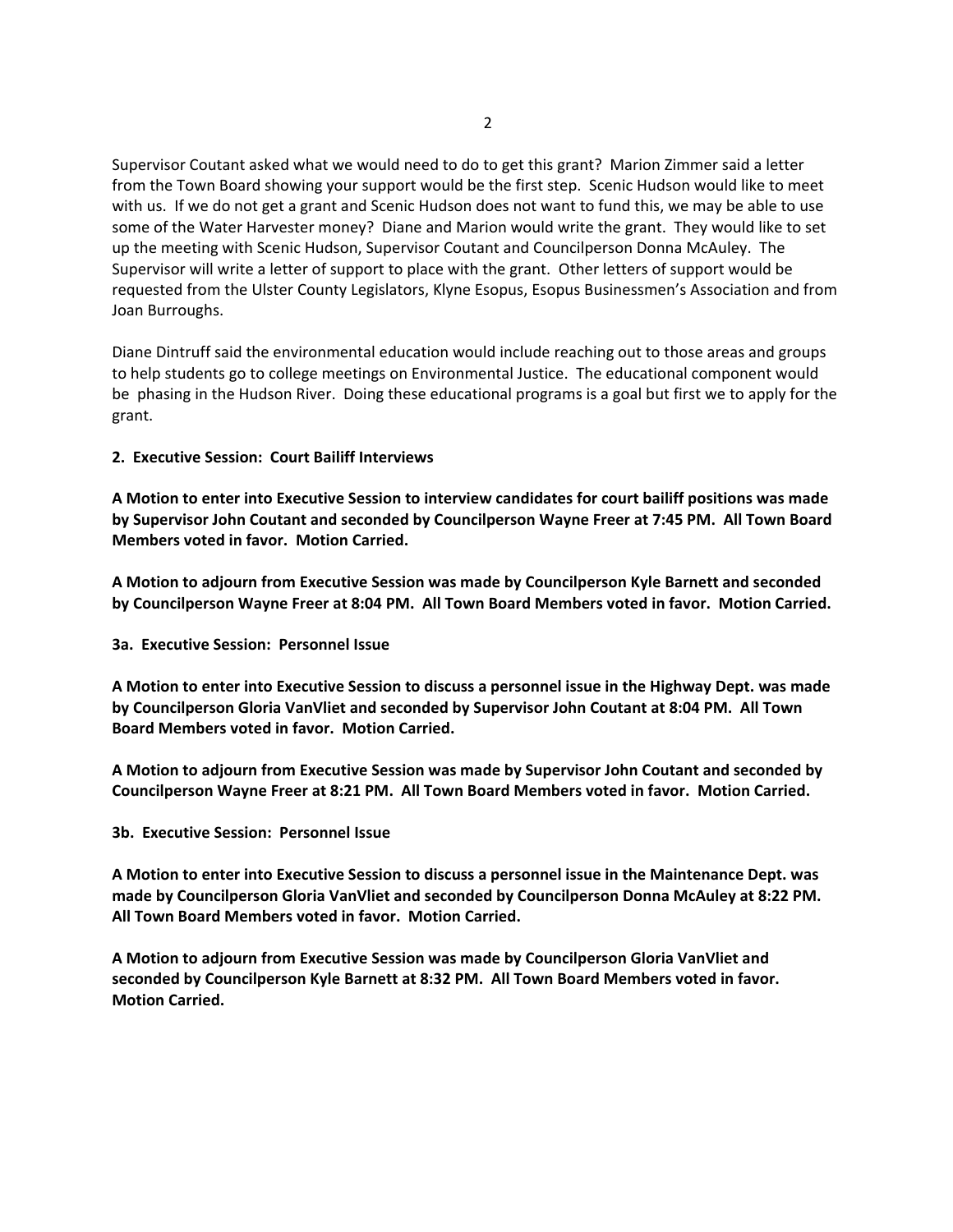## **4. Congressman Gibson – 1.1 Million for Bonding Payment**

Supervisor Coutant and Councilperson VanVliet met with Congressman Chris Gibson at the grand opening of his new office on Broadway in Kingston, New York. They explained the difficulty in having FEMA pay the money that was promised for the repair of the Port Ewen Water Treatment Plant during hurricane Irene in 2007. The town had to appropriate the funds and pay for the repair first and they were promised FEMA would then pay us back. The good news is the Congressman said we should expect the balance of the payment to be received later this week. We will keep the Congressman posted when we receive the money.

The question remaining is we were suppose to receive a return of three percent amount to help with the financing of the loan and now this amount may be down to two percent said the Supervisor.

## **5. Transfer Station A. Roof**

The Transfer Station now has the stickers for 2013. The Supervisor explained two years ago Curt Dankelmann bought the materials to build a shed for computers, etc. Half the plywood roof was put on but no shingles were applied and the roof is damaged. Shingles were not purchased. Dan Vedder looked at the roof and he does not believe shingles could be applied to the damaged plywood. A metal roof could be purchased and applied for \$900. This would be a capital expense. The Town Board agreed to place a metal roof on the structure.

#### **B. Freeze‐Up**

Due to the pipes being buried only sixteen to eighteen inches below the surface, the pipes at the Transfer Station have a tendency to freeze. The freeze always takes place next to the trailer and Brian Clarke tends to turn the heat down and the freezing of the toilet is the result. Dan Vedder will talk to Brian and tell him not to turn off the heat. Supervisor Coutant will call Dankelmann and tell him the same thing. He will also tell him not to do anything further with the roof of the shed.

#### **C. UCCRA Law to Keep Recylables**

The Ulster County Legislature passed a law to have all recyclables go to the RRA, however, our contract with Dankelmann allows him to keep the profits from the sale of metal. We are not the only town that has this clause in place. Wawarsing makes \$34,000 profit on recycled metals.

#### **6. Highway Dept. Sander**

Highway Supt. Mike Cafaldo wants permission to buy a sander. He would give his present sander to the Recreation Dept. to sand the Town Hall. The sander is not good enough to do the entire town but would be fine for the Town Hall. The new sander would have to be stainless steel. He is waiting for the Town Board to give him permission. Councilperson Gloria VanVliet asked if we had the money for this purchase? Councilperson Kyle Barnett said this was taken into consideration when we reviewed the Highway budget.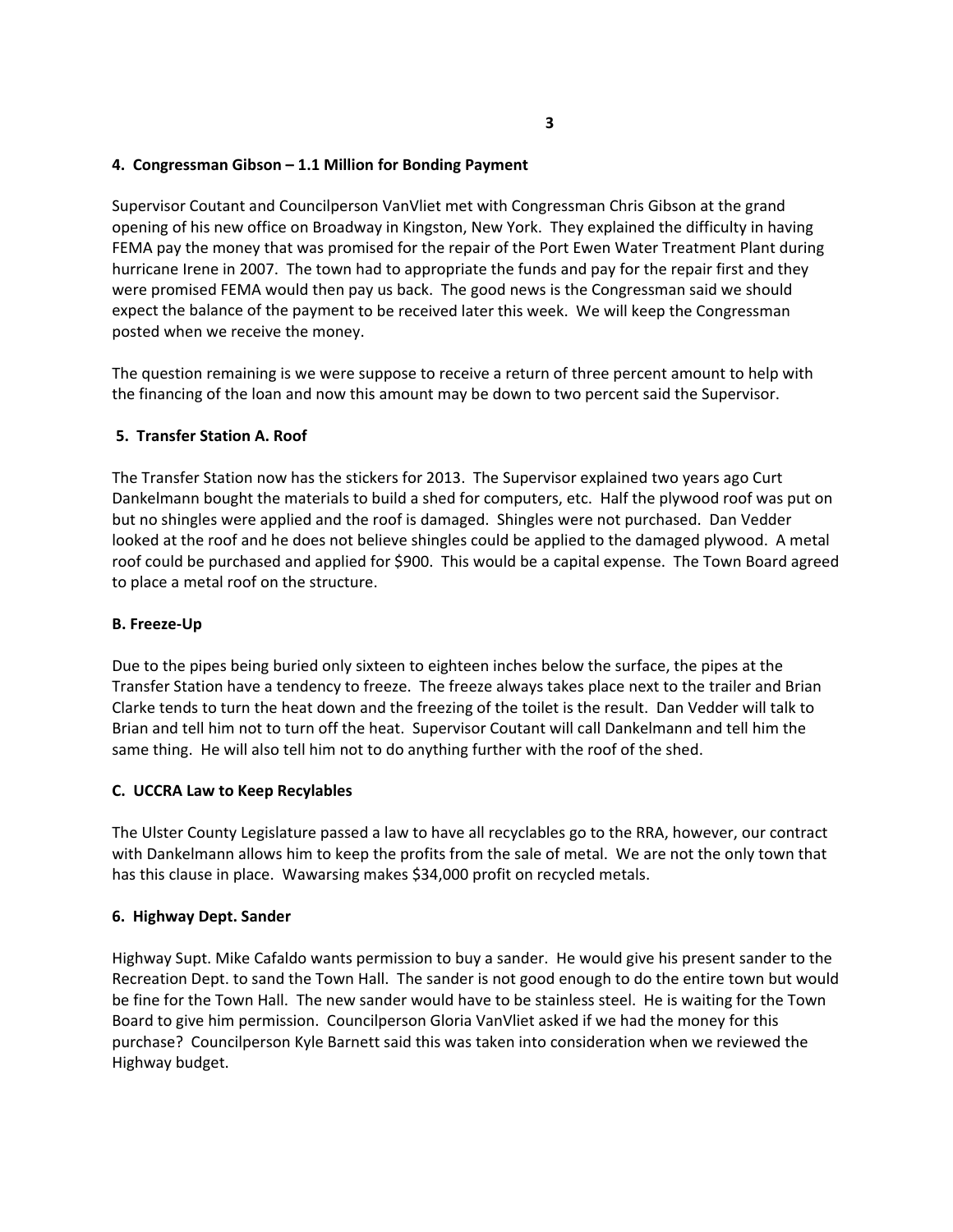The Superintendent requests a meeting with the Town Board to make sure everyone is on the same page with his budget. Councilperson Kyle Barnett will find out how much the sander will cost.

## **b. Liquid Calcium Tank**

The liquid calcium tank ruptured at the Highway Garage. This tank was placed there by past Highway Superintendent Joe Clark and it was an old septic tank that ruptured. Supt. Cafaldo has gotten prices on a plastic tank from a company in Ellenville and from Spinnenweber. The cost of the tank is \$2,800 but we also need a containment area for the tank and this will cost us a combined amount of \$3,500. This is a necessity.

## **7. Channel 23**

Channel 23 has been back on the air for over a year. We have done a good job. The channel is considered a Public Access Station and it was established with a series of resolutions with the approval of Time Warner. The Mayor of the City of Kingston and the Supervisors' want the channel to be a Community/Government Channel and documentation needs to be approved to do this. Following the adoption, the control would be with the Mayor and the Supervisors and they would determine what is broadcast on the air. At the same time, Assemblyman Kevin Cahill will be able to appropriate \$10,000 for equipment that is needed.

The Supervisor went to a private meeting with Mayor Shayne Gallo regarding a DVD which we allowed to be broadcast from the previous Public Access Station. We did not realize a precedent was set and this was an honest mistake. Public Access would now obligate us to air other unacceptable DVD's according to the City Council Andy Zweben. Councilperson Kyle Barnett disagreed because it does not meet our quality standards. Supervisor Coutant said the City of Kingston was in trouble like this before with Bob Marnell.

In attendance at this meeting was Maryann Arrien who was an Public Access advisor. She works as a Community Media Coordinator for Putnam Valley Community Television. The meeting was not cordial and the Mayor asked Maryann to leave. Following the meeting Maryann called Bob Rizzo which unfortunately resulted in Bob resigning. Maryann does not have to be involved. The structure is still legally there. The Mayor and the Supervisors' want Bob Rizzo to return. He is a good person and knows the technical side of running the station. He is a professional.

Councilperson Freer believes the Town of Esopus should run Channel 23. He was not in favor of having other municipalities involved. A meeting will be held with the Supervisors' and the Mayor to dissolve Public Access TV and establish a Community/Government television channel. Upon passage that will change everything around. This could be on channel 99 and we can cover all the towns. Supervisor Coutant said we must move one step at a time. Everyone watches Channel 23 and we should look at the communication factor. We can put things on live. There is money in the Supervisors' budget to purchase the items we need now. Councilperson Gloria VanVliet said we need two microphones like the ones Bob Rizzo personally had.

Councilperson Barnett asked what is the remedy? Supervisor Coutant believes after the resolution is passed it will get us out of the problem by switching this from Public Access to Community/Government.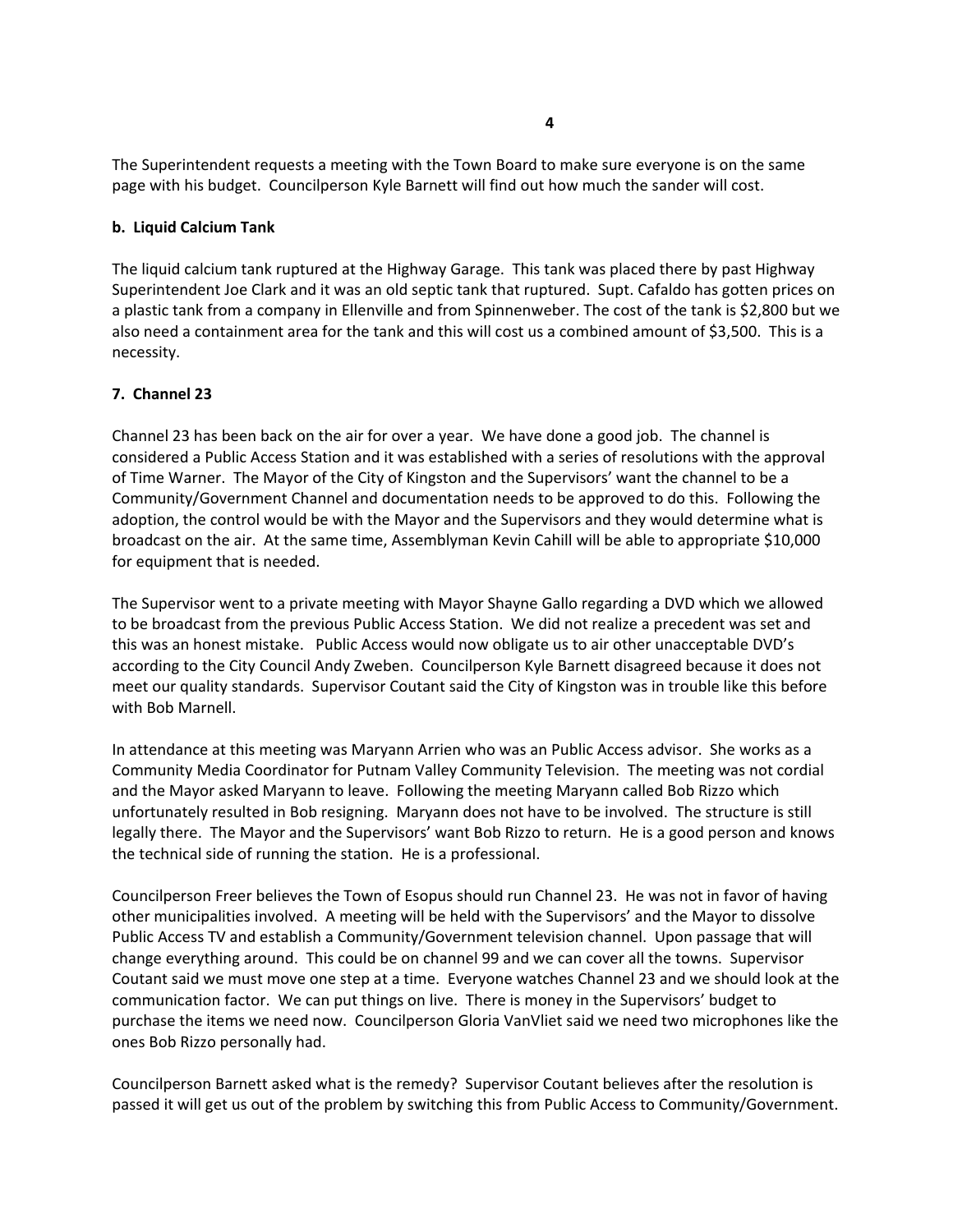The Supervisor wrote the following proposed letter to Mayor Gallo and the City of Kingston Common Council and Supervisor James Quigley was writing one also:

" Re: Channel 23

Dear Mayor Gallo & Alderman:

At a recent meeting attended by the Town Supervisors and Mayor Gallo we discussed the future of Channel 23.

As you are aware, Channel 23 is a public access local television station authorized by Time Warner and the appropriate resolutions passed by the City of Kingston Common Council. The Supervisors reviewed the history of channel 23 and the current status. It is the major consensus of the Supervisors to request that the documentation and resolutions be changed to reflect the creation of a community/government channel. We all agree that the past performance of public acces was not acceptable by the general public and the changes that have been recently made over the past year have been viewed very favorably by everyone. Further, we discussed typing in some of the surrounding school district activities that do not get representation on the local Channel 20 Educational Channel.

Supervisor John Coutant advised us that Assemblyman Kevin Cahill has committed a \$10,000 Grant for the purchase of equipment. In addition, each town supervisor committed funds toward payment of expenses, etc. of a person within the City or town to produce quality events and information which would be of public interest.

We all agreed that Channel 23 could be of tremendous aid during local emergencies such as storms, floods, etc, since it is housed in the new Town of Esopus Town Hall which has standby generating capacity.

We would appreciate you taking into consideration and place it on your next agenda in order to expedite it as soon as possible. Thank you in advance for your anticipated cooperation in this matter.

Sincerely,

 John K. Coutant, Town of Esopus Gary S. Bellows, Town of Hurley Paul Landi, Town of Kingston Michael E. Warren, Town of Marbletown Jeanne L. Walsh, Town of Rosendale James E. Quigley 3<sup>rd</sup>, Town of Ulster"

The Town of Esopus will supply the place and the other Supervisors' will partially finance the station. Councilperson VanVliet and McAuley will contact Bob Rizzo.